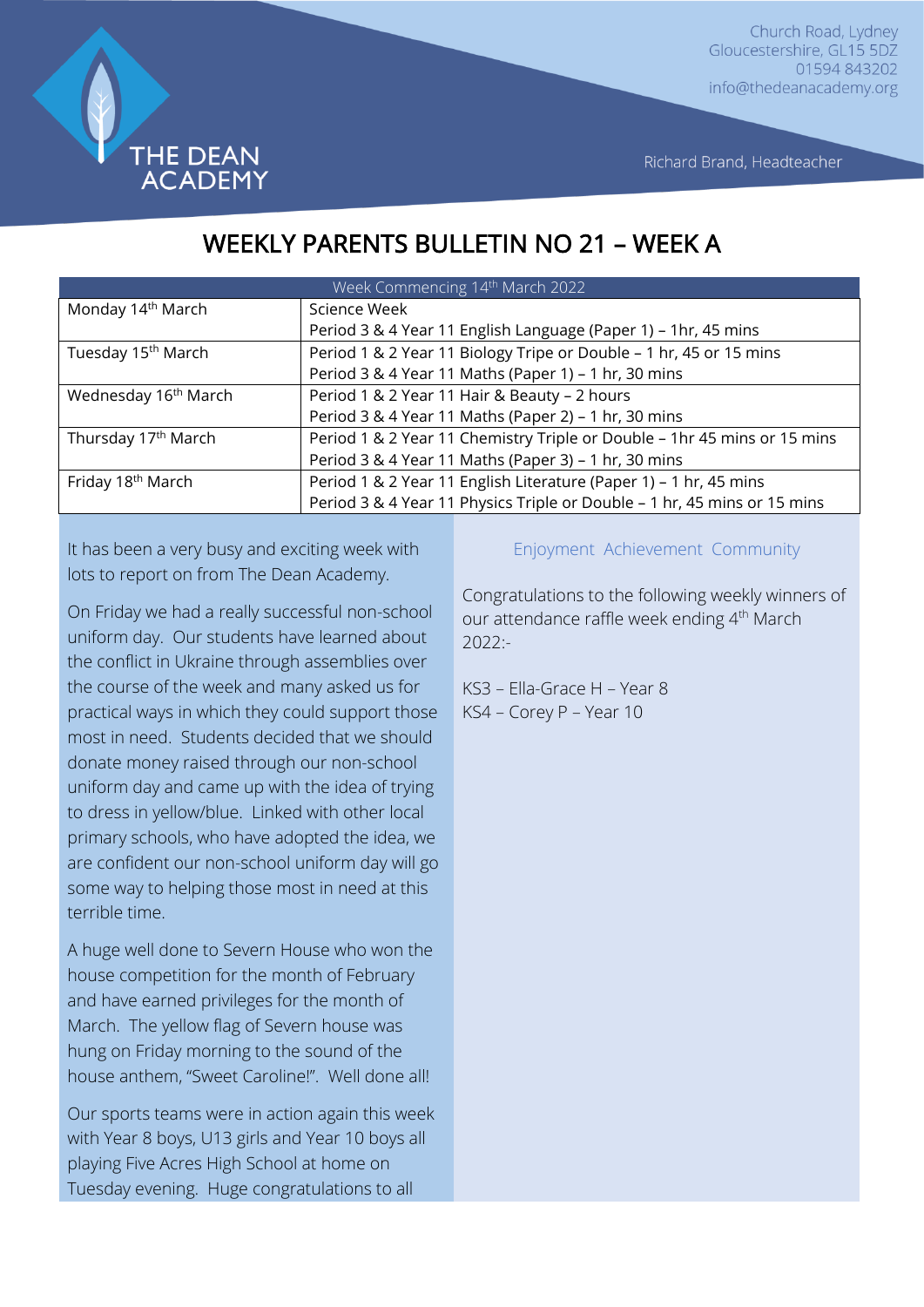

Richard Brand, Headteacher

who represented the school and performed so well, but particular mention to Year 8 boys and U13 girls who won 2 -1 and 4 – 3 respectively in close fought matches.



Ellie C was player of the match for U13 girls in 4-3 win over Five Acres

We launched our Year 9 options process online on Thursday evening. Our curriculum leaders had been busy recording videos about their subjects, what you can expect to learn and how it is assessed. These videos, alongside our options booklet and form, were released to eagerly waiting parents and students who now have the difficult decision of narrowing down the list to their top 4 choices! Remember there are lots of people who you can ask for help including Head of Year, Mr Stradling, if you are stuck. If you missed the release of the Year 9 options information, it can all be found here <https://thedeanacademy.org/year-9-options>

Year 11 students have had a positive first week of their March mock examinations. This series is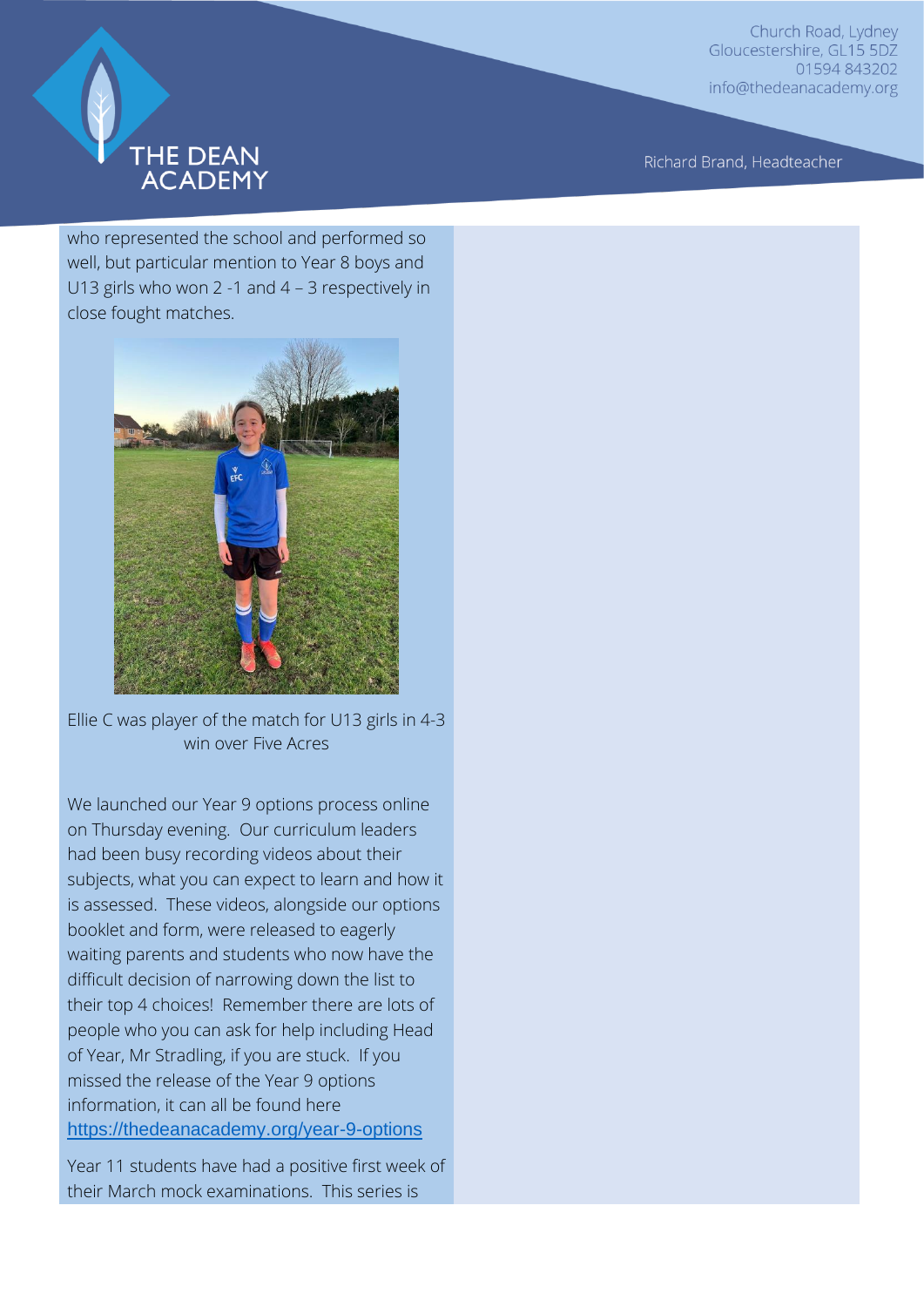

Richard Brand, Headteacher

very much a warm-up for the real thing in the summer and we are so pleased to see this cohort preparing well and on track to perform brilliantly. Finally, as we enter the end of our Year 7-10 assessment window teachers will be completing reports. These reports, the second of three across the year, will be sent home in week beginning 21<sup>st</sup> March 2022.

Some dates for your diary

- Year 8 virtual parents evening 24<sup>th</sup> March 2022
- Deadline for return of Year 9 options forms  $-25$ <sup>th</sup> March 2022
- Friday 8<sup>th</sup> April 1515 End of term

Richard Brand Headteacher @thedeanacademyofficial @thedeanacademyofficial @TheDeanAcademy

### EQUIPMENT

We have noticed that over recent weeks a handful of students are not arriving to lessons with the necessary equipment needed. This means that teachers spend valuable time at the start of lesson giving students basics like pens, pencils or rulers etc. From next week we will be conducting equipment spot checks in the morning but, as always, we have a fully stocked stationery shop at school where students can exchange "positive points" for the equipment they will need. Below you'll see a summary of the basic equipment we require each student to have with them:

A ල

#### Students should bring with them every day:

Pens (blue/black ink) Pencils Ruler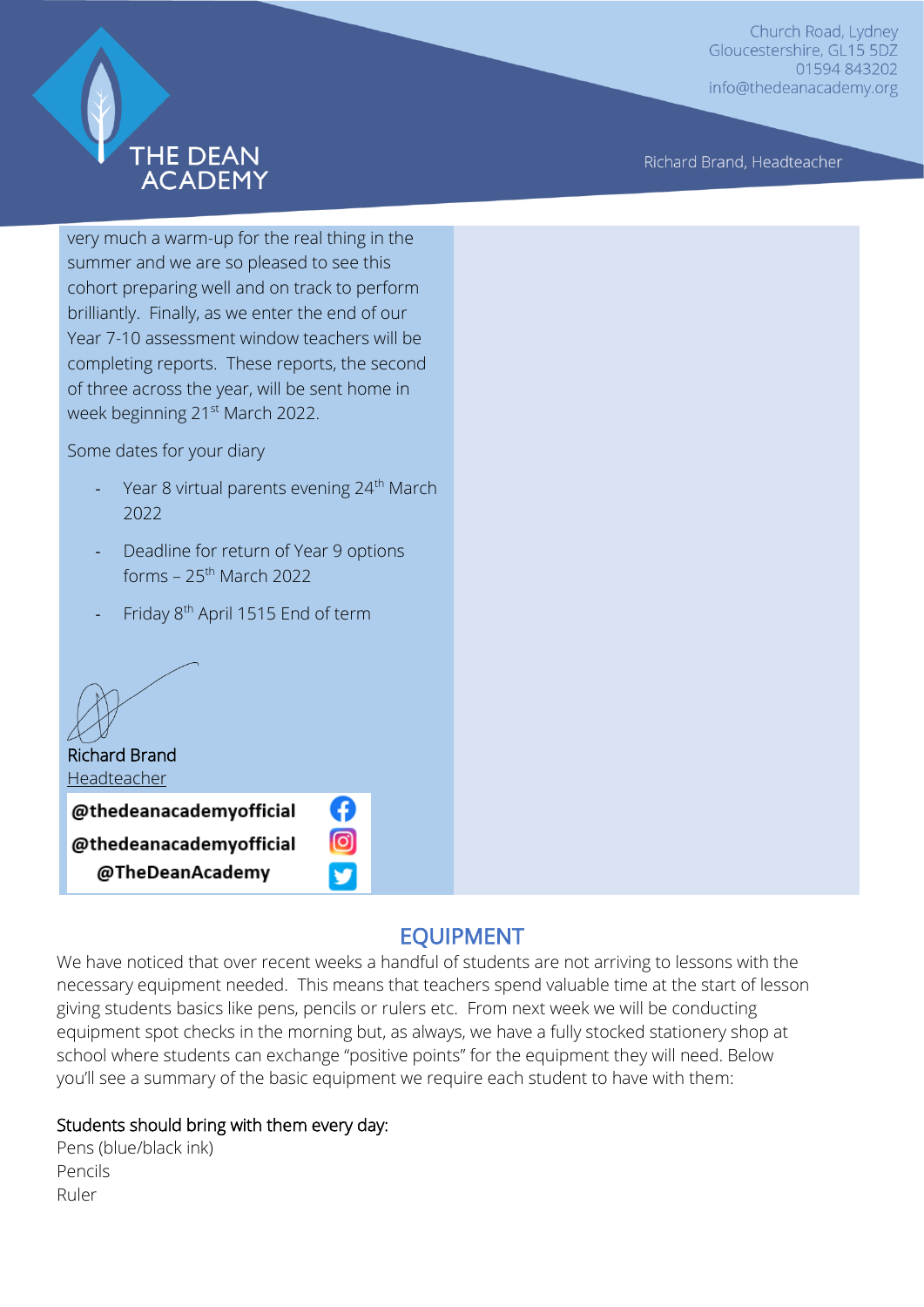

Richard Brand, Headteacher

Rubber Pencil sharpener

#### And for Maths Lessons

A pair of compasses A protractor A scientific calculator (available at school for £4.50)

### CAREERS

Below is an introduction to a Cinderford based Engineering company, who are looking for 2 apprentices. If you are interested, please contact 'Charlie' on the contact details at the end of this message.

*Hadron was founded in 2005 to provide customers with a complete solution for air blower requirements. We are a small team with extensive experience in air blowers, specialising in the supply, repair and maintenance of air blowers, positive displacement bi lobe blowers, tri lobe blowers, ATEX blowers, side channel blowers, vehicle blowers and blower hire sets.* 

*We are seeking an enthusiastic individual to join Hadron's team on an apprenticeship basis. The successful candidate will work as part of a team who will be responsible for manufacturing blowers, blowing set packages and associated products that are sold both nationally and internationally.*

*We offer various roles within the workshop these can include:*

- *General fitting, Spray Painting, Machining, Welding and fabricating, Repair and refurbishment, On-site service work, Working within the ISO standards of Hadron*
- *Qualifications required Maths (Level 4 or above), English (Level 4 or above), Science (Level 4 or above)*

Charlie Barnett Workshop Manager



Hadron Engineering Ltd, Building 12, Vantage Point Business Village, Mitcheldean, Glos GL17 0DD - Tel: 01594 546440, Email: [charlie@hadronengineering.co.uk](mailto:charlie@hadronengineering.co.uk) Web: [www.hadronengineering.co.uk](http://www.hadronengineering.co.uk/)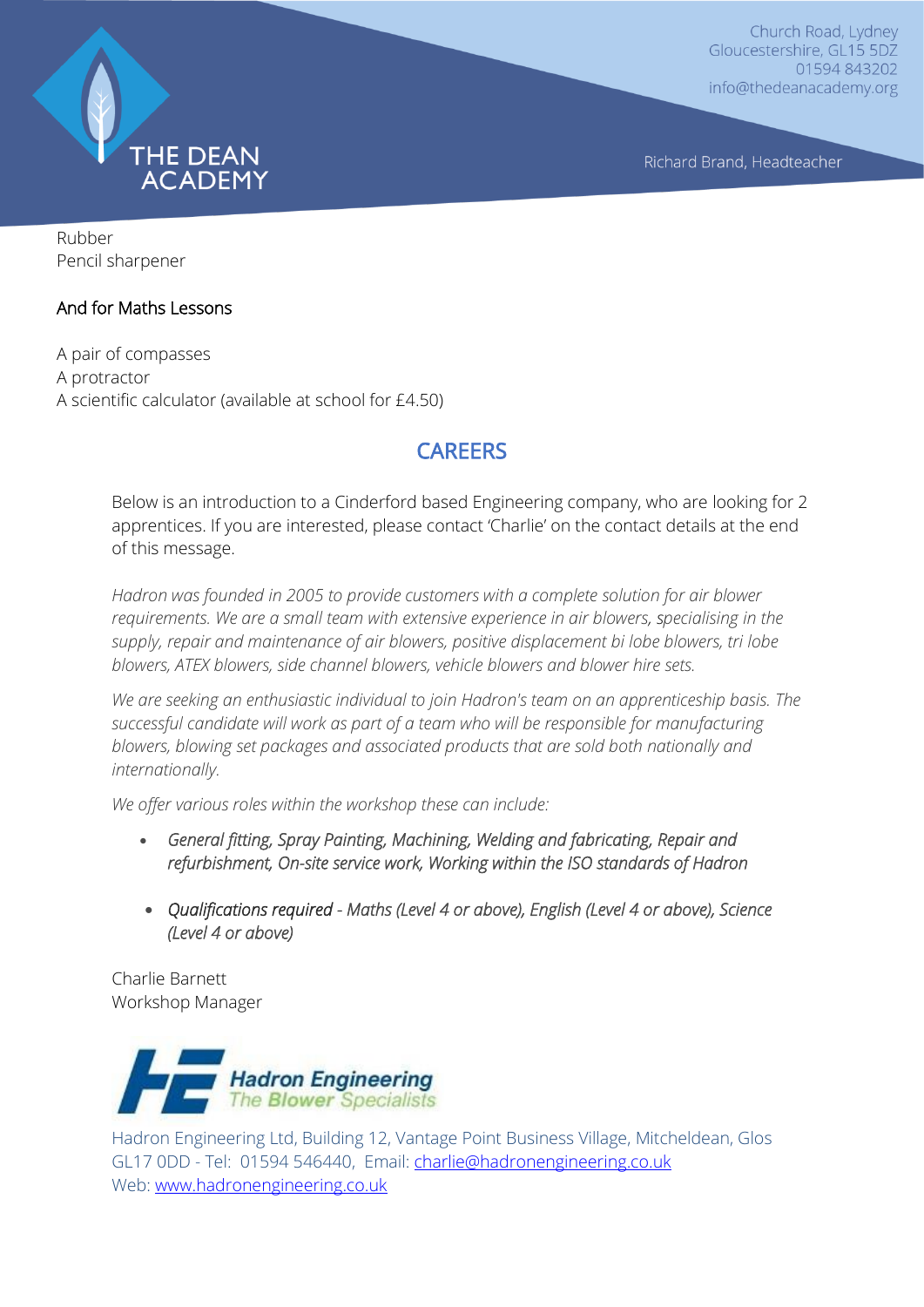Richard Brand, Headteacher



THE DEAN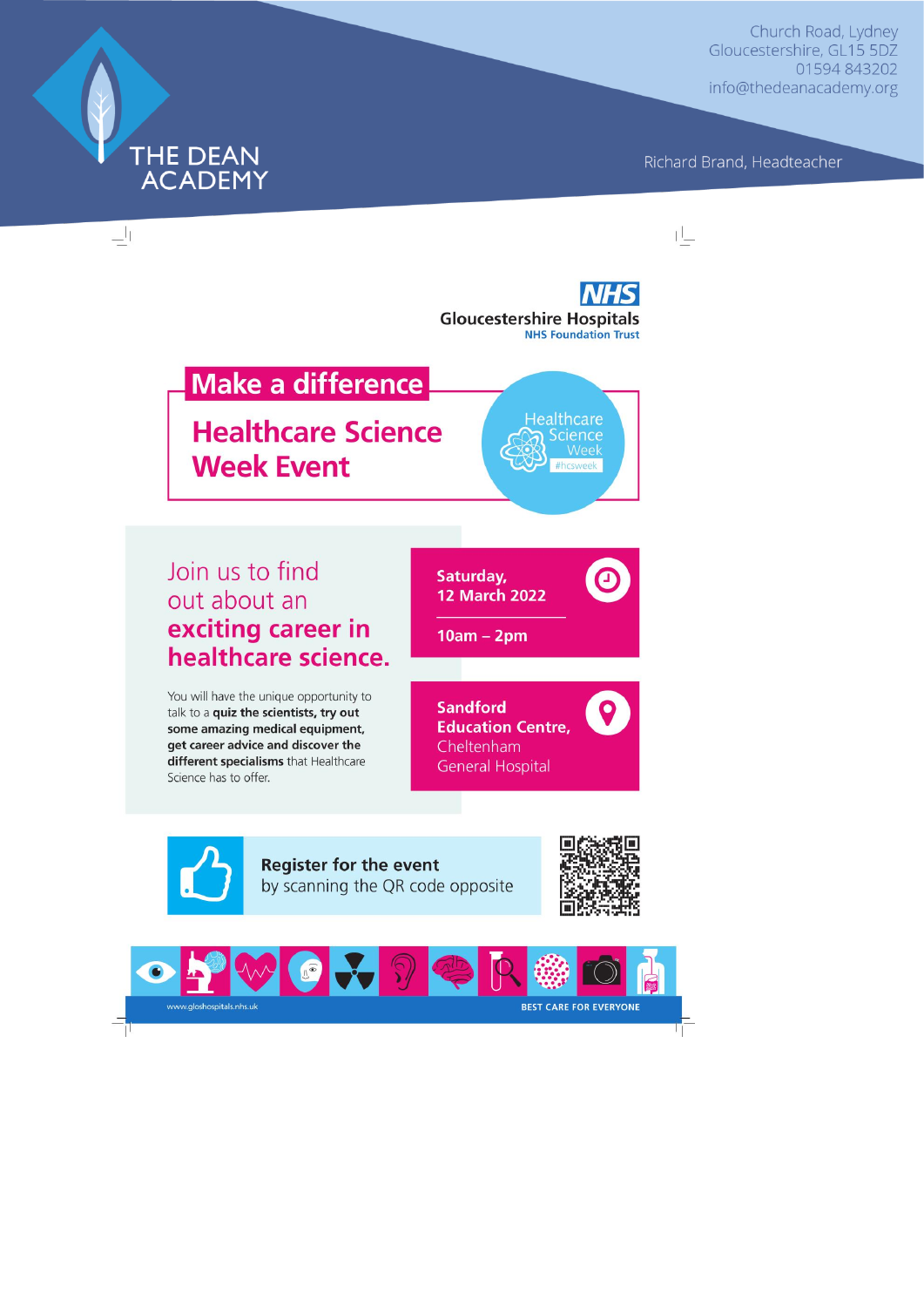

Richard Brand, Headteacher

## BRIGHT SPOTS

### ART

Year 7 have been creating artwork from places they have visited. This week they experimented with different media, this helps them to develop their skills and find out which type of media would work best on their final piece of work for their 'Core Skills' project. Here are two lovely examples (Mrs Charles).



Renee A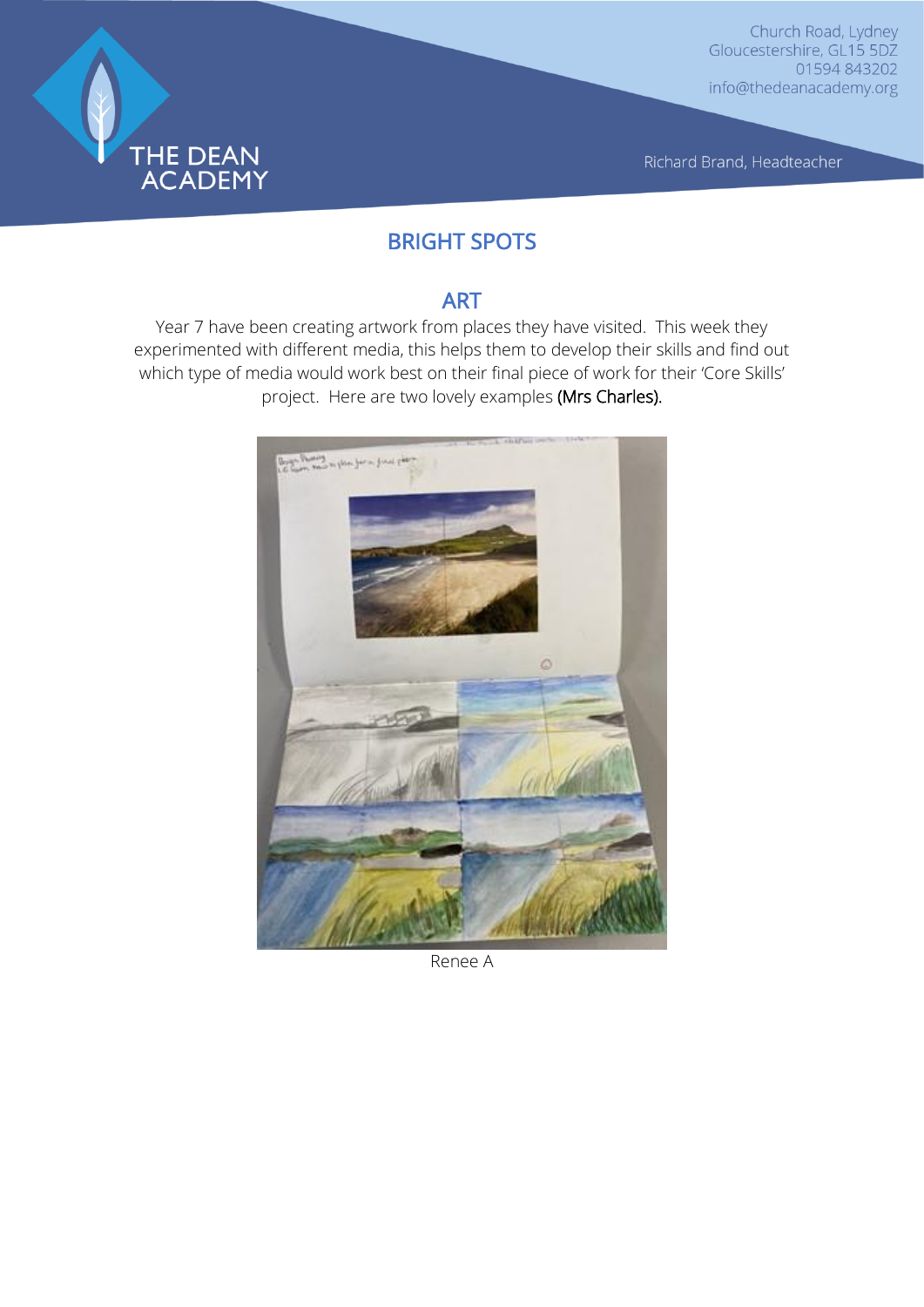

Richard Brand, Headteacher



Renee A



Toby G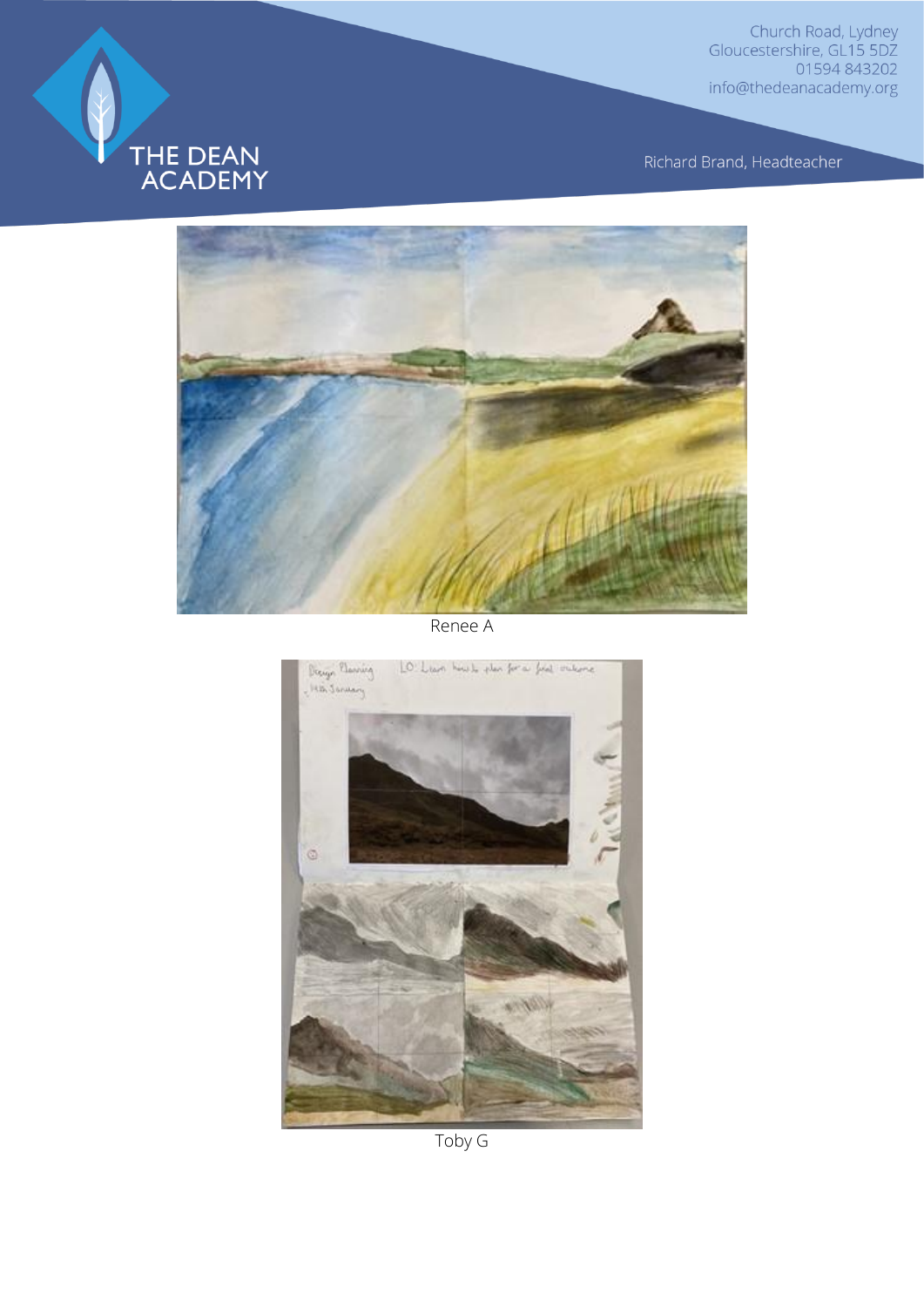

Richard Brand, Headteacher



Toby G

### FOOD

Bread rolls- Year 8 have been looking at the function of Yeast in baking (Mrs Sayers).

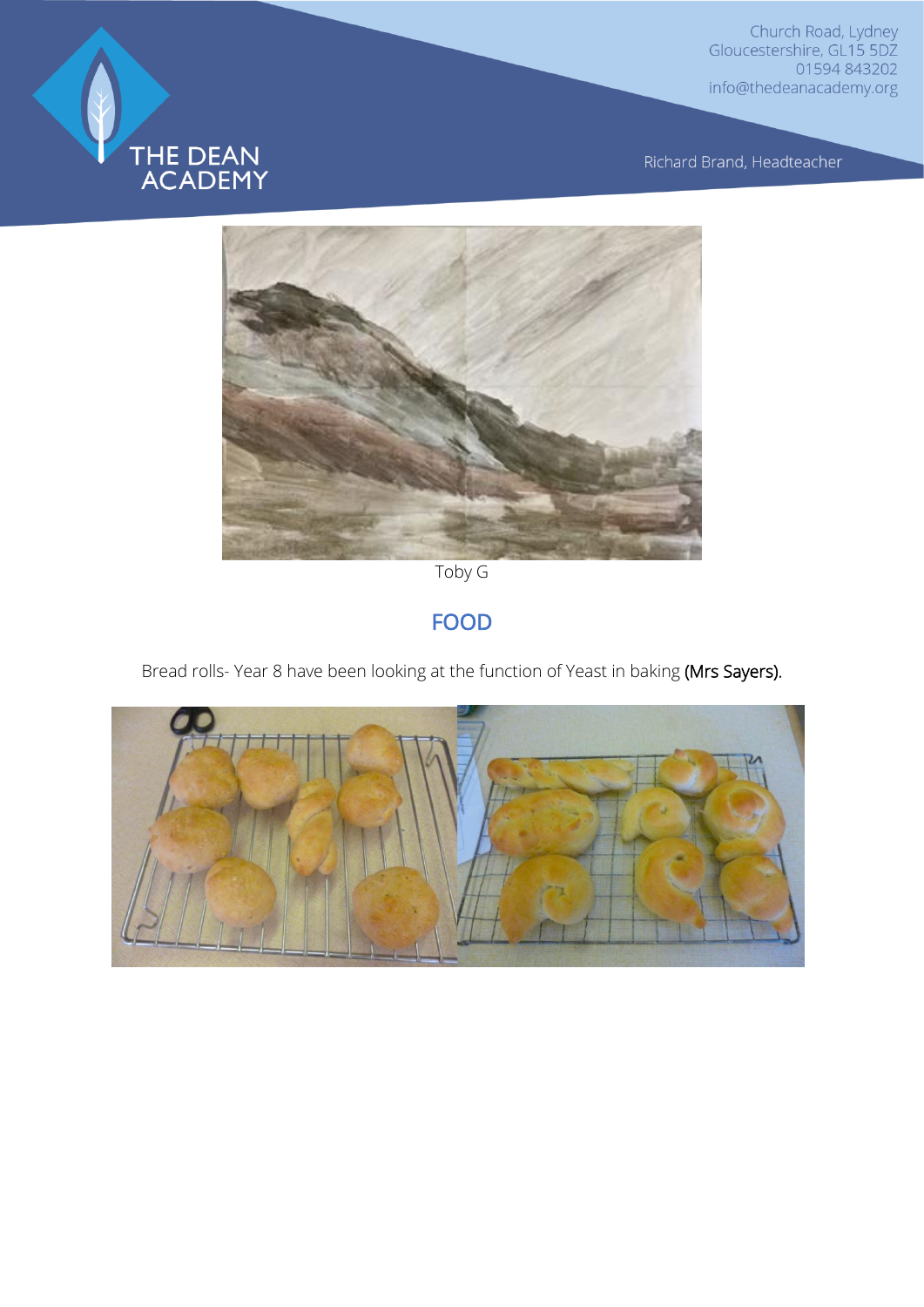

Richard Brand, Headteacher



Quiche- Year 10 have been looking at the ratio of fat to flour needed to make short crust pastry (Mrs Sayers).